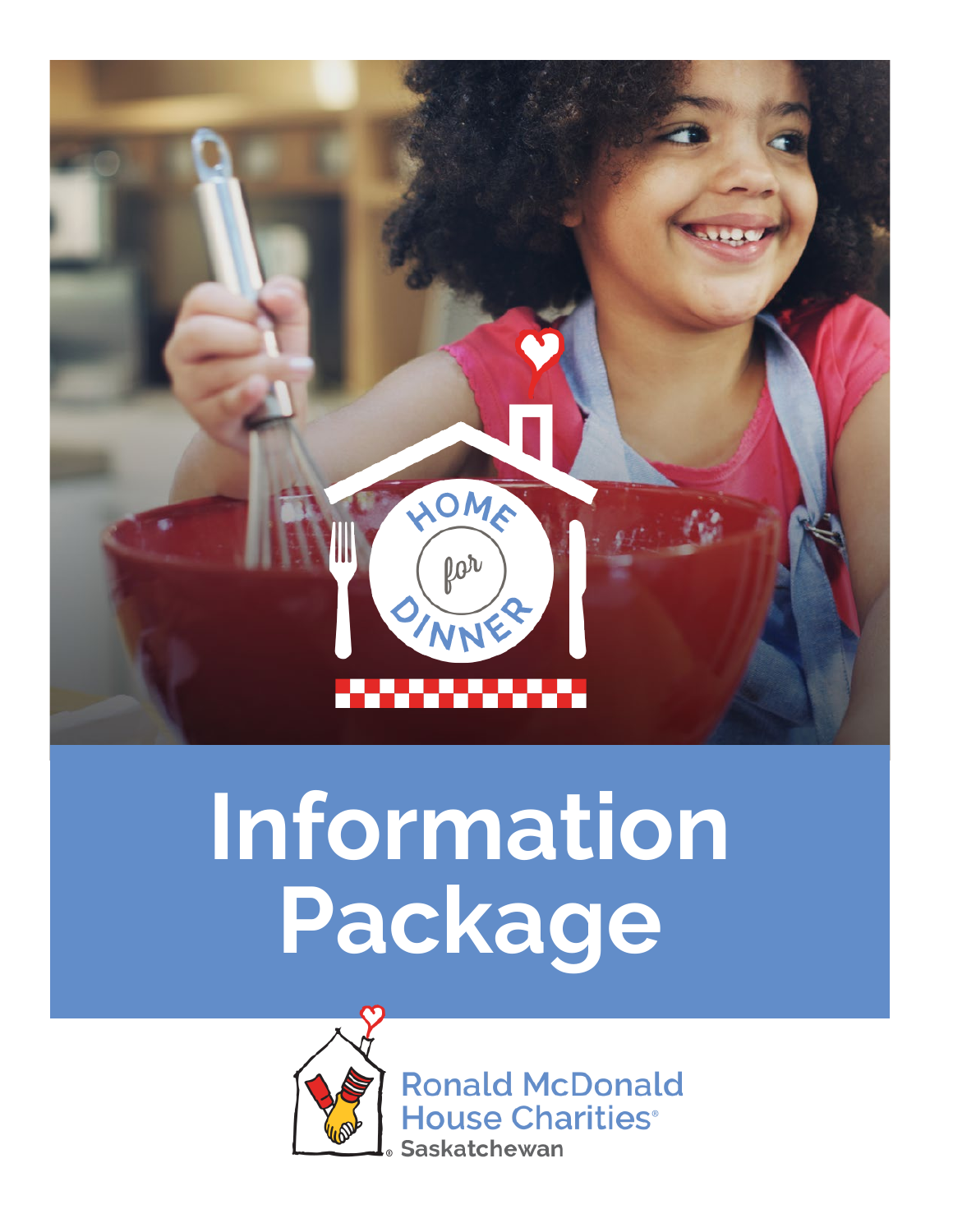

## **Menu Planning**

- *Main entrée*
- *Side dishes/Vegetable side dish*
- *Fresh green salad, vegetable salad or raw veggies*
	- *Bread/rolls with butter*
	- *Fresh fruit and/or Dessert*

### **Entrées**

- Chicken, ham, beef, sausages
- Casseroles, chili or lasagnas
- Roast Turkey and fixings
- Taco salads
- BBQ's hot dogs, hamburgers, kebobs

*Vegetarian variations can be a nice addition*

### **Vegetable Sides**

- Cooked vegetables
- Roasted vegetable(s)
- Grilled vegetables

### **Bread**

- Rolls/biscuits
- Loaves of garlic bread
- Focaccia
- Pita bread
- Fresh baked buns

### **Beverages**

• RMHC-SK can supply beverages

### **Salads**

- Fruit salad
- Raw vegetable salad
- Coleslaw
- Raw veggie platter

### **Starch**

- Baked potato bar with toppings
- Potatoes baked, roasted, mashed
- Pasta
- Rice
- Perogies

### **Desserts/Fruit**

- Cakes or Brownies
- Cupcakes
- Pies
- Sundaes or ice cream bars
- Crisps and cobblers
- Fresh fruit platters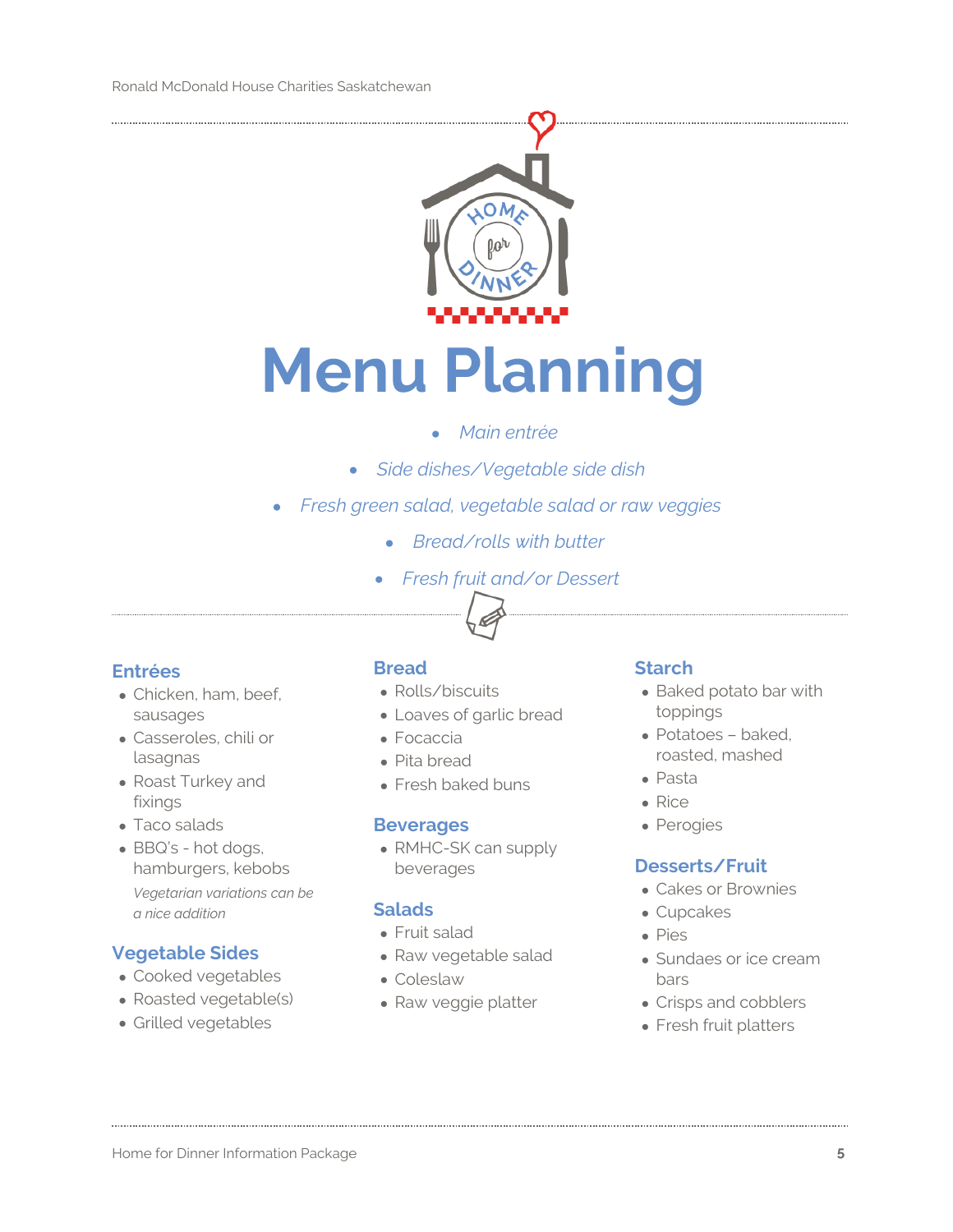

### **RMHC-SK Home for Dinner Program**

*The Home for Dinner program is a wonderful gift for our families, providing compassionate support during what may be a very stressful time. The Home for Dinner program is a volunteer opportunity for corporate groups, organizations, or even groups of friends, to come to Ronald McDonald House to prepare a home cooked meal for these families.* 

### **What is involved in this Home for Dinner experience?**

Your group has the opportunity to create the menu and bring your special touch to the evening. In your group planning, you may want to discuss who in the group brings skills and strengths in the areas of menu planning, grocery shopping, cooking and clean-up. Typically, we encourage groups to keep it simple and comfort food related. In the week prior to the scheduled meal, a representative from your group will visit the House for an orientation to help you feel comfortable in preparation of the meal. Supper is served from 5:30pm-6:30pm

Tuesday, Wednesday, or Thursday evenings. A weekend brunch or supper is also available depending on staff availability.

When the Home for Dinner date is confirmed, families will be invited to attend the Home for Dinners which are created by your group. After the meal is prepared and families have enjoyed the meal, your group is welcome to sit down with one another and enjoy the meal you've prepared.

Keep in mind that families staying at the House have hectic schedules running back and forth to the hospital. If they are not present to enjoy your meal, families are able to enjoy the meals when they return, available in the Community Pantry.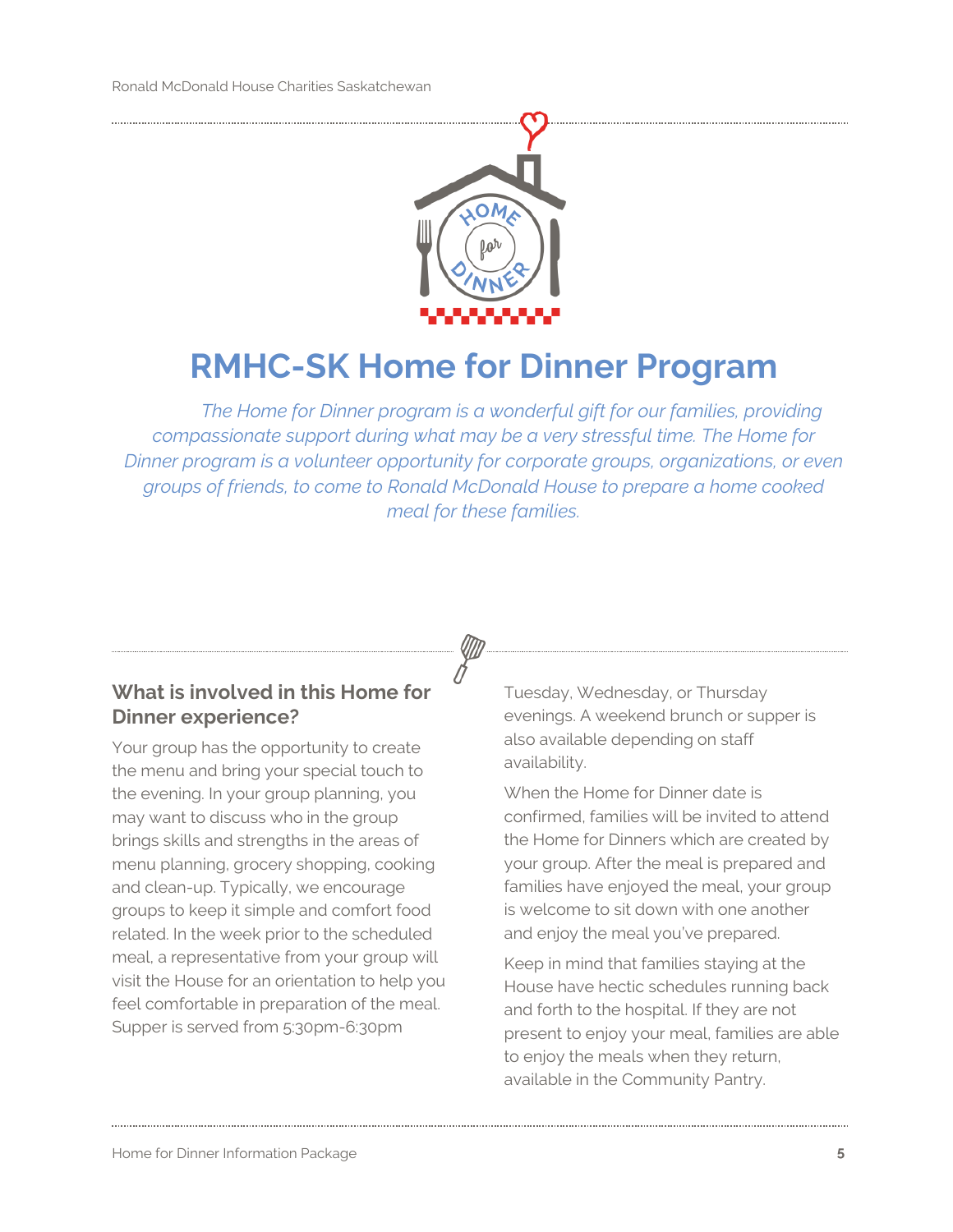### **Cost to Group**

\$200 – \$500 (depends on menu)

### **Dinner Preparation**

There will be a staff and volunteer host with you for the duration of your event. They will help guide you in safe food handling, 'Home for Dinner' processes and protocols, and will act as a liaison between your group and the families. We have well equipped kitchens and large commercial fridges and freezers. During the summer months, an outdoor BBQ is also available.

### *ALL food has to be prepared on site as per safe food guidelines.*

The number of people staying in the House can change daily, but we typically serve supper for 60-80 individuals (plus your team). Remember, if fewer people are able to attend, the leftovers will certainly be enjoyed when families return to the House.

### **Scheduling**

If this type of volunteer opportunity appeals to your group, please do not hesitate to call or email our Food Program Coordinator to discuss details and ideas. Once your date is confirmed, we look forward to meeting with you at the orientation and welcoming you. Thank you for your generosity and support!

### **Contact Information:**

### **Food Program Coordinator Darlene Kruger**

Phone: 306-244-5700, ext. 118

foodprograms@rmh.sk.ca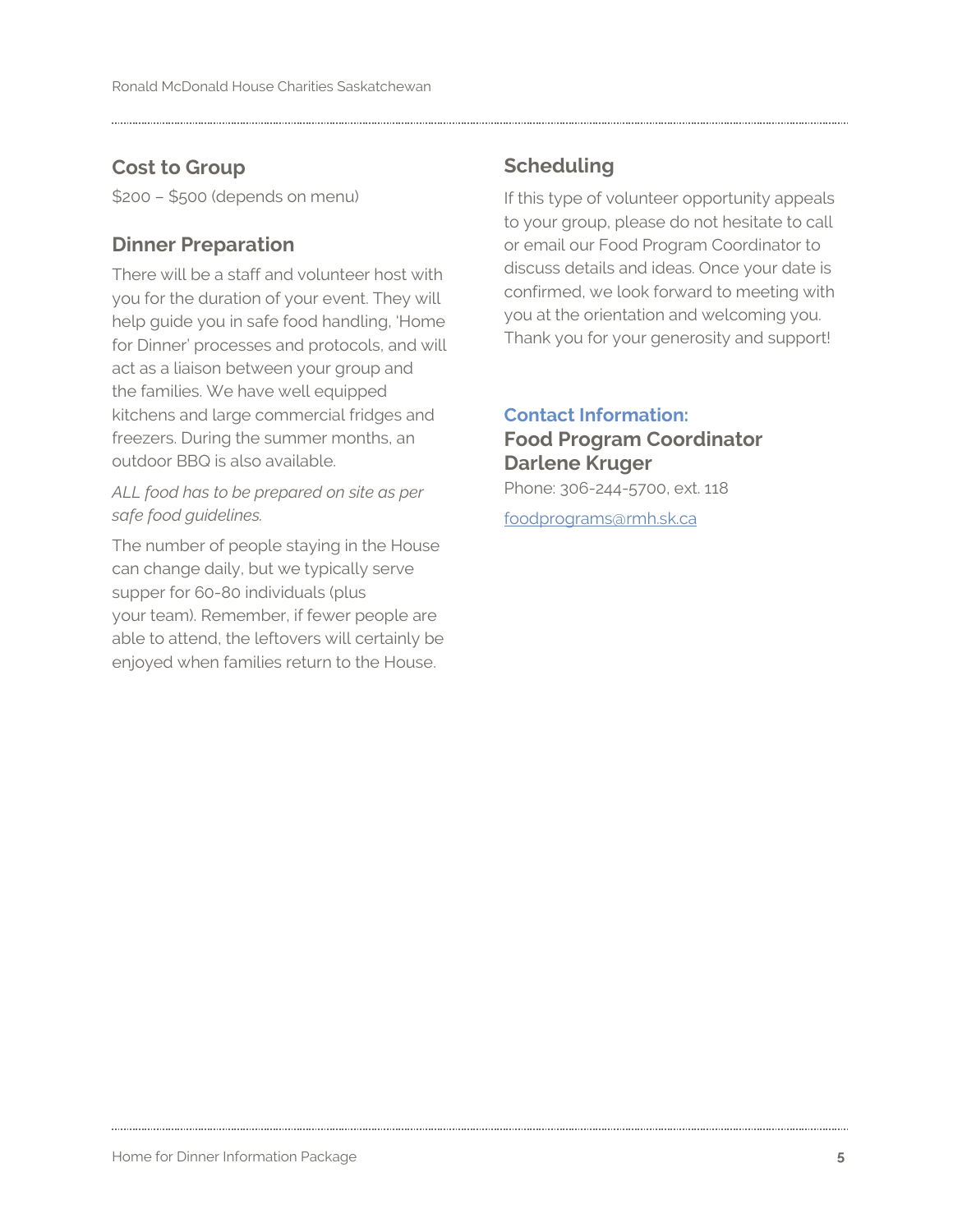



# **Food Handling, Preparation, and Storage Guidelines**

*Please make sure each person in your group reads the following guidelines very carefully. Many of our children have a low tolerance for germs and bacteria so it is very important that everyone understands and follows these guidelines.*

### **Take special care in transporting food to the House**

Frozen foods should be kept frozen, and may be dropped off at RMHC-SK prior to your HFD to be thawed safely.

### **Wash hands often and well**



Clean hands are the most important food safety tool. Please wash your hands thoroughly before and during

the food preparation process. Using gloves is optional – please let us know if you need or would like food handling gloves.

### **Use serving utensils to handle food.**

### **Clean and sanitize all food preparation surfaces**

- Before using
- In between preparation of different food items
- During final clean-up
- Use our Sanitization solution and paper towels to clean work surfaces, serving counters, and dining tables. Sanitization solution can be found in the cleaning closet in the North Kitchen.

### **Keep potentially hazardous foods hot or cold:**

These are defined as foods in which bacteria are more likely to grow and they